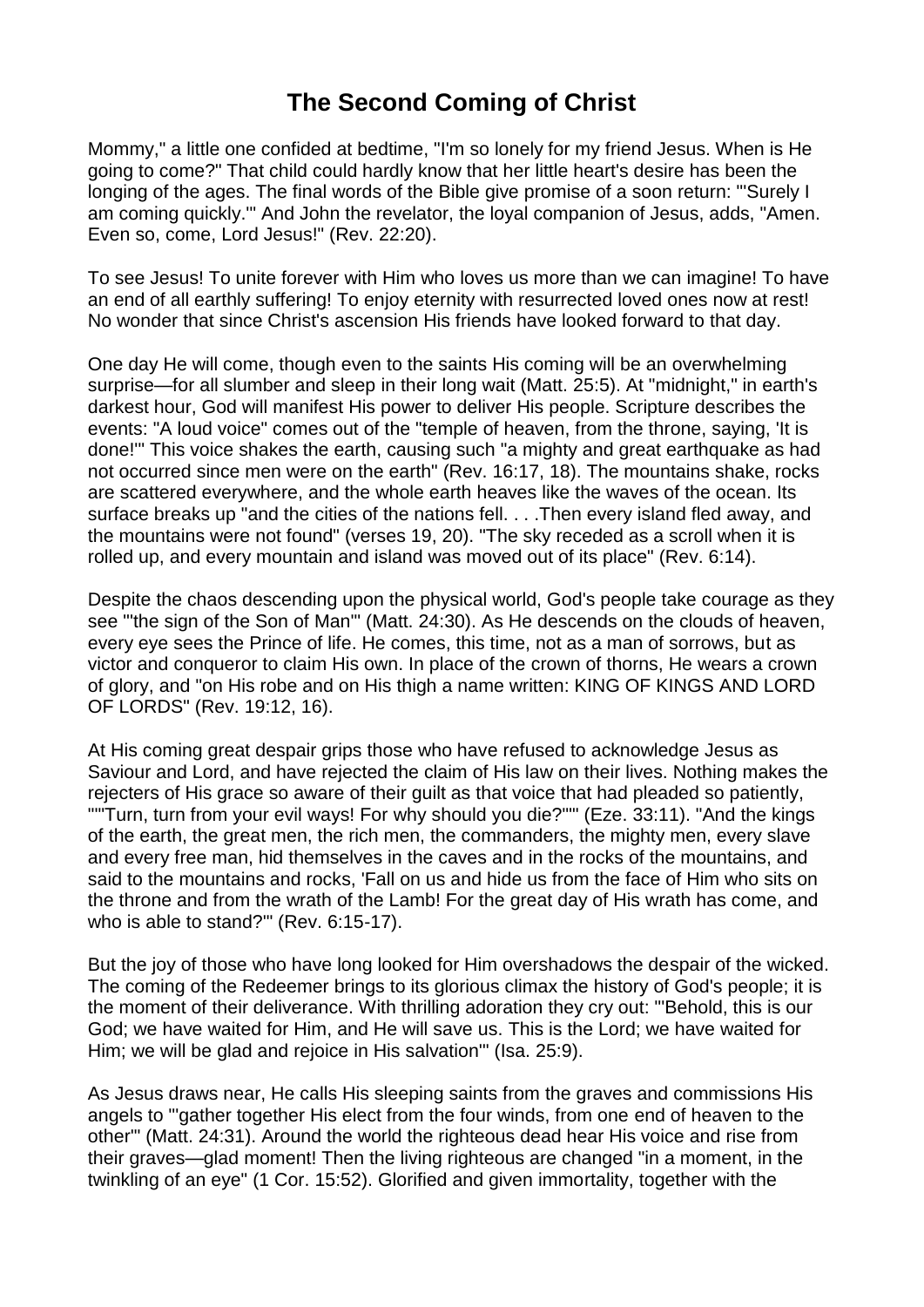resurrected saints they are caught up to meet their Lord in the air to remain with Him forever (1 Thess. 4:16, 17).

## **The Certainty of Christ's Return**

The apostles and early Christians considered Christ's return "the blessed hope" (Titus 2:13; cf. Heb. 9:28). They expected all the prophecies and promises of Scripture to be fulfilled at the Second Advent (see 2 Peter 3:13; cf. Isa. 65:17), for it is the very goal of the Christian pilgrimage. All who love Christ look forward eagerly to the day when they will be able to share face-to-face fellowship with Him—and with the Father, the Holy Spirit, and the angels.

#### *The Testimony of Scripture.*

The certainty of the Second Advent is rooted in the trustworthiness of the Scripture. Just before His death Jesus told His disciples that He would be returning to His Father to prepare a place for them. But He promised, "'I will come again'" (John 14:3).

As Christ's first coming to this earth had been prophesied, so His second coming is also foretold through all of Scripture. Even before the Flood God told Enoch that it was Christ's coming in glory that would end sin. He prophesied, "'Behold, the Lord comes with ten thousands of His saints, to execute judgment on all, to convict all who are ungodly among them of all their ungodly deeds which they have committed in an ungodly way, and of all the harsh things which ungodly sinners have spoken against Him'" (Jude 14, 15).

One thousand years before Christ, the psalmist spoke of the Lord's coming to gather His people, saying, "Our God shall come, and shall not keep silent; a fire shall devour before Him, and it shall be very tempestuous all around Him. He shall call to the heavens from above, and to the earth, that He may judge His people: 'Gather My saints together to Me, those who have made a covenant with Me by sacrifice'" (Ps. 50:3-5).

Christ's disciples rejoiced in the promise of His return. Amid all the difficulties they encountered, the assurance this promise brought never failed to renew their courage and strength. Their Master was coming back to take them to His Father's house!

#### *The Guarantee the First Advent Provides.*

The Second Advent is closely tied to Christ's first advent. If Christ had not come the first time and won a decisive victory over sin and Satan (Col. 2:15), then we would have no reason to believe that He will eventually come to end Satan's dominion of this world and to restore it to its original perfection. But since we have the evidence that He "appeared to put away sin by the sacrifice of Himself," we have reason to believe that He "will appear a second time, apart from sin, for salvation" (Heb. 9:26, 28).

#### *Christ's Heavenly Ministry.*

Christ's revelation to John makes it clear that the heavenly sanctuary is central to the plan of salvation (Rev. 1:12, 13; 3:12; 4:1-5; 5:8; 7:15; 8:3; 11:1, 19; 14:15, 17; 15:5, 6, 8; 16:1, 17). The prophecies that indicate that He has begun His final ministry on behalf of sinners add to the assurance that soon He will return to take His people home (see chapter 23 of this book). The confidence that Christ is actively working to bring to consummation the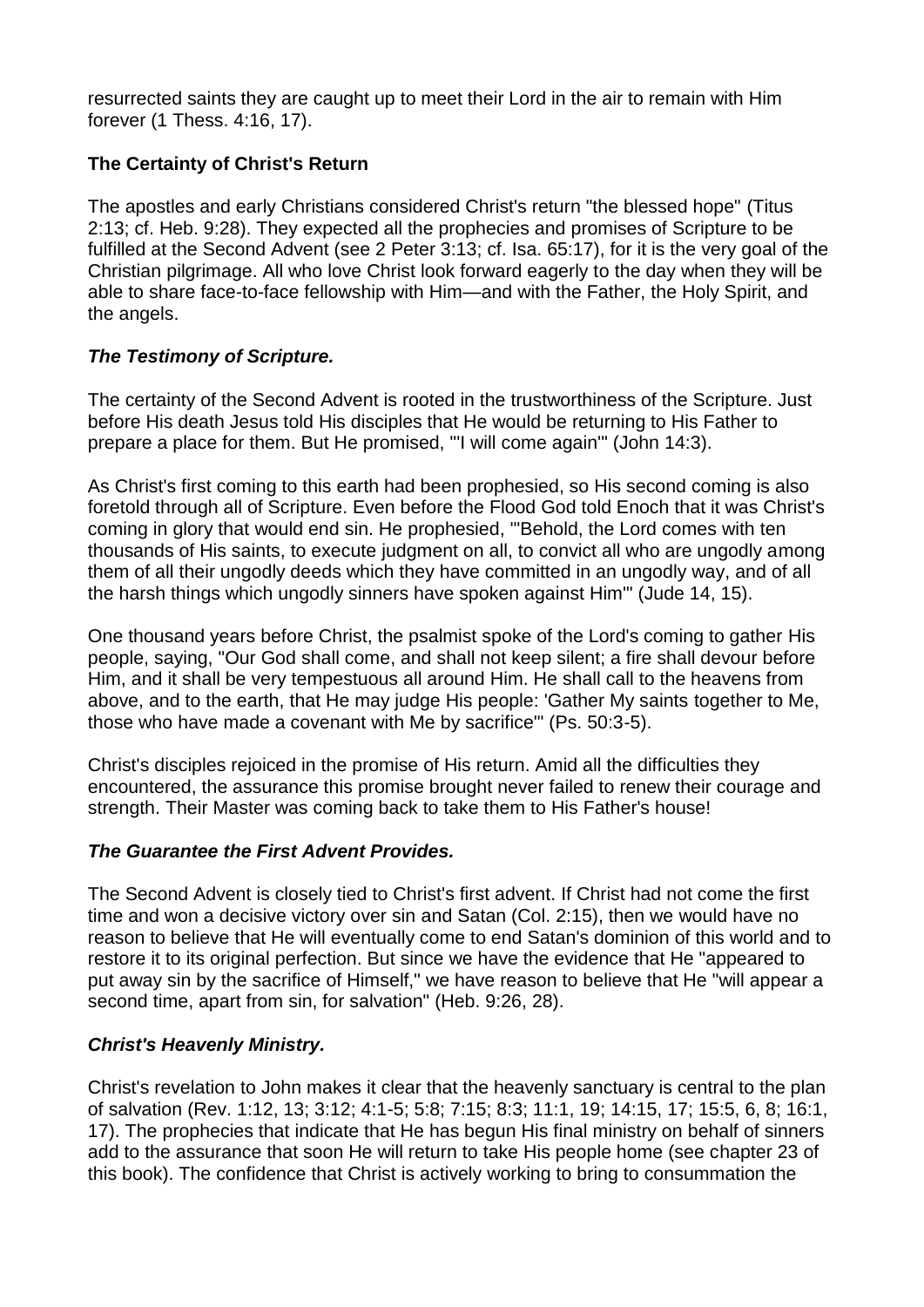redemption already accomplished at the cross has brought great encouragement to Christians who are looking forward to His return.

## **The Manner of Christ's Return**

As Christ spoke about the signs that would indicate that His coming was near, He also indicated concern that His people not be deceived by false claims. He warned that before the Second Advent "'false christs and false prophets will arise and show great signs and wonders, so as to deceive, if possible, even the elect.'" He said, "'If anyone says to you, "Look, here is the Christ!" or "There!" do not believe it'" (Matt. 24:24, 23). Forewarned is forearmed. To enable believers to distinguish between the genuine event and a false coming, several Biblical passages reveal details of the manner in which Christ will return.

## *A Literal and Personal Return.*

When Jesus ascended in a cloud, two angels addressed the disciples, who were still gazing up after their departed Lord: "'Men of Galilee, why do you stand gazing up into heaven? This same Jesus, who was taken up from you into heaven, will so come in like manner as you saw Him go into heaven'" (Acts 1:11).

In other words, they said that the same Lord who had just left them—a personal, fleshand-blood being, not some spirit entity (Luke 24:36-43)—would return to earth. And His Second Advent would be as literal and personal as His departure.

#### *A Visible Return.*

Christ's coming will not be an inward, invisible experience but a real meeting with a visible Person. Leaving no room whatsoever for doubt as to the visibility of His return, Jesus warned His disciples against being taken in by a secret second coming by comparing His return to the brilliance of lightning (Matt. 24:27).

Scripture clearly states that the righteous and the wicked will simultaneously witness His coming. John wrote, "Behold, He is coming with clouds, and every eye will see Him" (Rev. 1:7), and Christ noted the response of the wicked: "'All the tribes of the earth will mourn, and they will see the Son of Man coming on the clouds of heaven with power and great glory'" (Matt. 24:30).

#### *An Audible Return.*

Adding to the picture of a universal awareness of Christ's return is the Biblical assertion that His coming will be made known by sound as well as sight: "The Lord Himself will descend from heaven with a shout, with the voice of an archangel, and with the trumpet of God" (1 Thess. 4:16). The "'great sound of a trumpet'" (Matt. 24:31) accompanies the gathering of His people. There is no secrecy here.

# *A Glorious Return.*

When Christ returns, He comes as a conqueror, with power and "'in the glory of His Father with His angels" (Matt. 16:27). John the revelator portrays the glory of Christ's return in a most dramatic way. He pictures Christ riding on a white horse and leading the innumerable armies of heaven. The supernatural splendor of the glorified Christ is apparent (Rev. 19:11-16).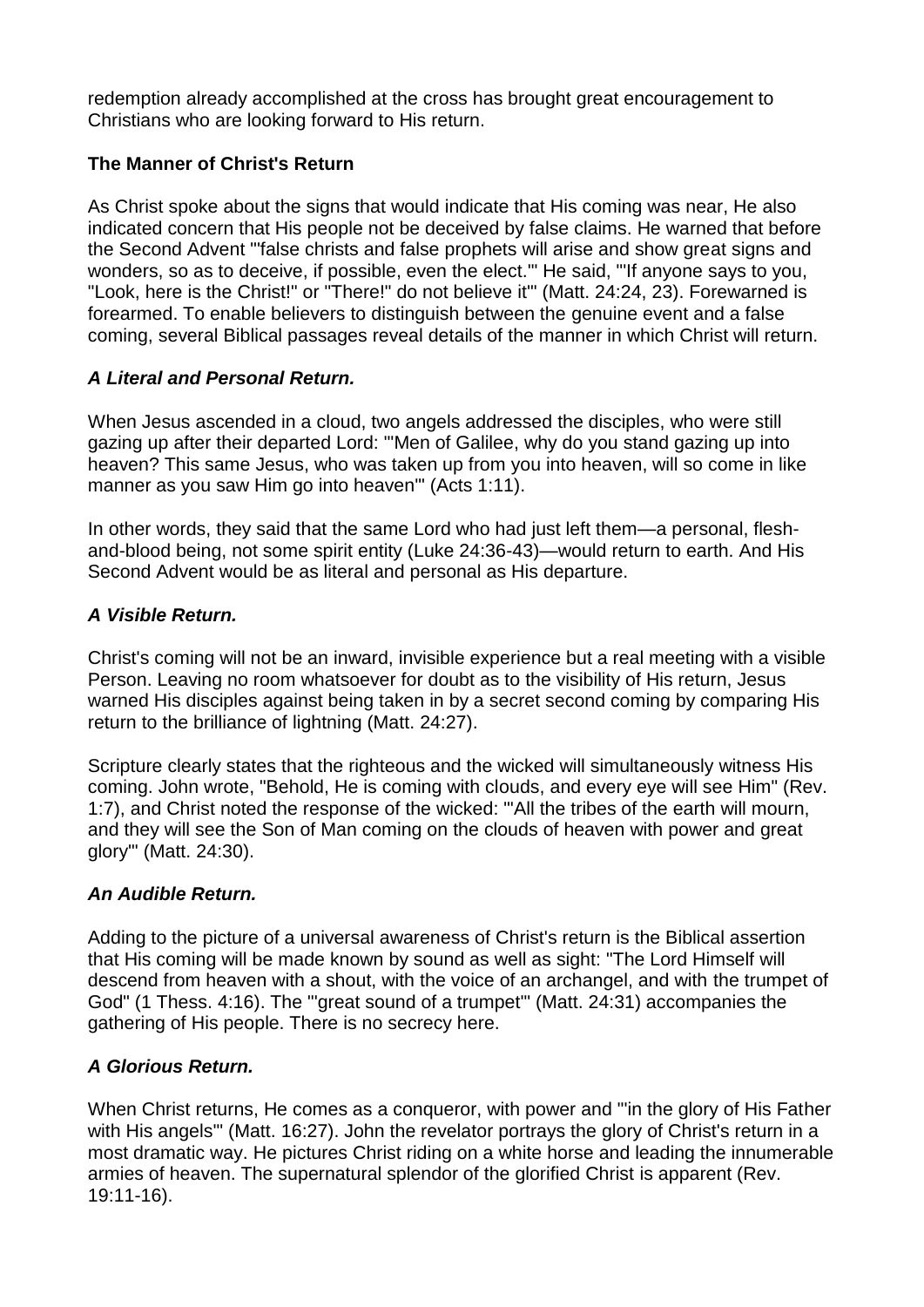## *A Sudden, Unexpected Return.*

Christian believers, longing and looking for Christ's return, will be aware when it draws near (1 Thess. 5:4-6). But for the inhabitants of the world in general, Paul wrote, "The day of the Lord so comes as a thief in the night. For when they say, 'Peace and safety!' then sudden destruction comes upon them, as labor pains upon a pregnant woman. And they shall not escape" (1 Thess. 5:2, 3; cf. Matt. 24:43).

Some have concluded that Paul's comparison of Christ's coming to that of a thief indicates that He will come in some secret, invisible manner. However, such a view contradicts the Biblical picture of Christ's return in glory and splendor in view of everyone (Rev. 1:7). Paul's point is not that Christ's coming is secret, but that, for the worldly minded, it is as unexpected as that of a thief.

Christ makes the same point by comparing His coming with the unexpected destruction of the antediluvian world by the Flood. "'For as in the days before the flood, people were eating and drinking, marrying and giving in marriage, up to the day Noah entered the ark; and they knew nothing about what would happen until the flood came and took them all away. That is how it will be at the coming of the Son of Man'" (Matt. 24:38, 39, NIV). Though Noah had preached for many years about a coming flood, it took most people by surprise. There were two classes of people living. One class believed Noah's word and went into the ark and was saved, the other chose to stay outside the ark and the "'flood came and took them all away'" (Matt. 24:39).

## *A Cataclysmic Event.*

Like the simile of the Flood, Nebuchadnezzar's dream of the metal image depicts the cataclysmic manner in which Christ will establish His kingdom of glory (see chapter 4 of this book). Nebuchadnezzar saw a great image whose "'head was of fine gold, its chest and arms of silver, its belly and thighs of bronze, its legs of iron, its feet partly of iron and partly of clay.'" Then "'a stone was cut out without hands, which struck the image on its feet of iron and clay, and broke them in pieces. Then the iron, the clay, the bronze, the silver, and the gold were crushed together, and became like chaff from the summer threshing floors; the wind carried them away so that no trace of them was found. And the stone that struck the image became a great mountain and filled the whole earth'" (Dan. 2:32-35).

Through this dream God gave Nebuchadnezzar a synopsis of world history. Between his day and the establishment of Christ's everlasting kingdom (the stone), four major kingdoms or empires and then a conglomeration of weak and strong nations would consecutively occupy the world's stage.

Ever since the days of Christ interpreters have identified the empires as Babylon (605-539 B.C.), Medo-Persia (539-331 B.C.), Greece (331-168 B.C.), and Rome (168 B.C.-A.D. 476). As prophesied, no other empire succeeded Rome. During the fourth and fifth centuries A.D. it broke into a number of smaller kingdoms that later became the nations of Europe. Through the centuries, powerful rulers—Charlemagne, Charles V, Napoleon, Kaiser Wilhelm, and Hitler—have tried to establish another world empire. Each failed, just as the prophecy said: "'They will not adhere to one another, just as iron does not mix with clay'" (Dan 2:43).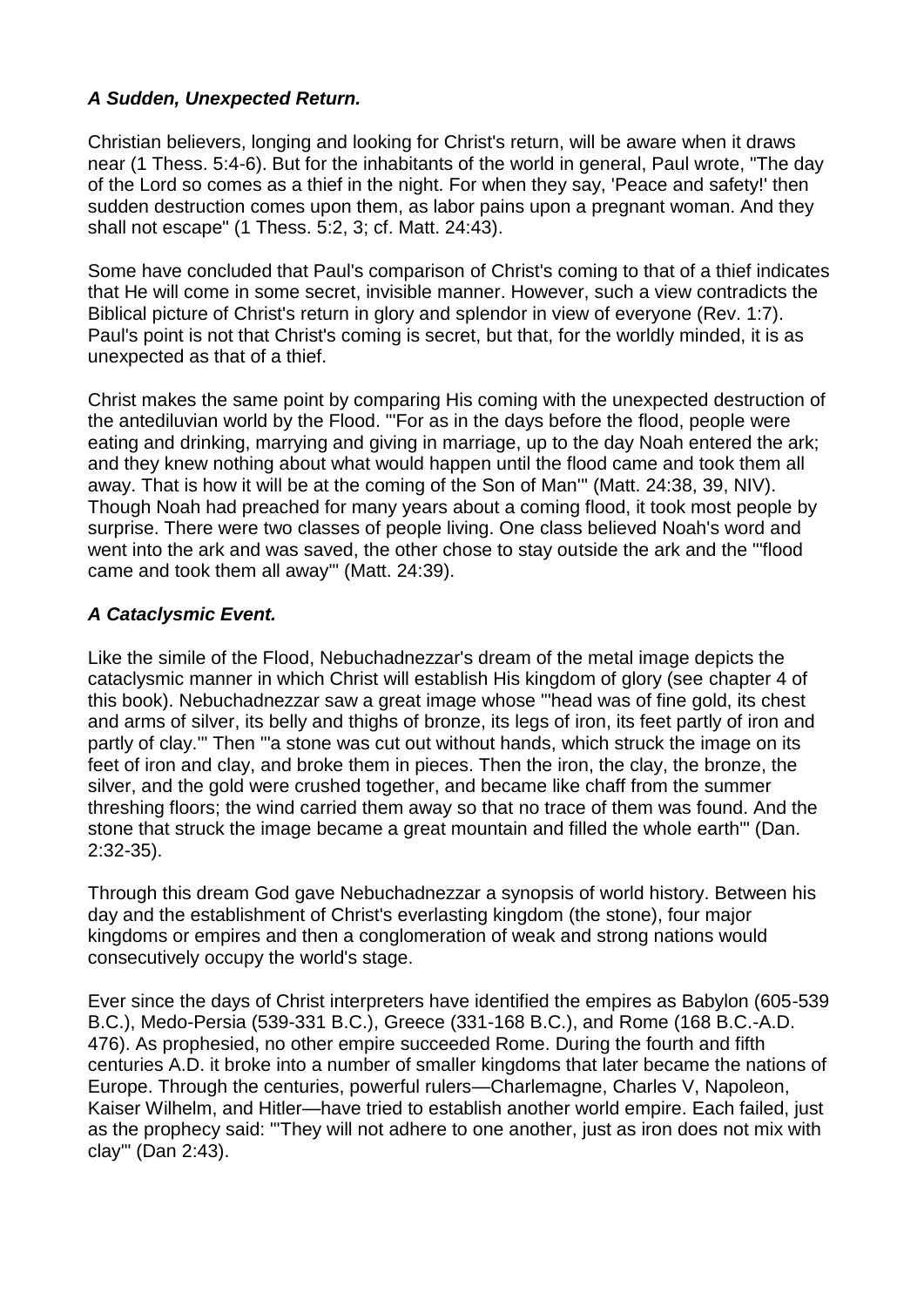Finally, the dream focuses on the dramatic climax: the setting up of God's everlasting kingdom. The stone cut out without hands represents Christ's kingdom of glory (Dan. 7:14; Rev. 11:15), which will be established without human effort at the Second Advent.

Christ's kingdom is not to exist simultaneously with any human empire. When He was on earth during the sway of the Roman Empire, the stone kingdom that crushes all nations had not yet come. Only after the phase of the iron and clay feet, the period of the divided nations, would it arrive. It is to be set up at the Second Advent when Christ separates the righteous from the wicked (Matt. 25:31-34).

When it comes, this stone or kingdom will strike the "'image on its feet of iron and clay'" and "'it shall break in pieces and consume all these kingdoms, '" leaving not a trace of them (Dan. 2:34, 44, 35). Indeed, the Second Advent is an earth-shaking event.

#### **The Second Advent and the Human Race**

Christ's Second Advent will touch both of the great divisions of humanity—those who have accepted Him and the salvation He brings, and those who have turned from Him.

## *The Gathering of the Elect.*

An important aspect of the establishment of Christ's eternal kingdom is the gathering of all the redeemed (Matt. 24:31; 25:32-34; Mark 13:27) to the heavenly home Christ has prepared (John 14:3).

When a head of state visits another country, only a few persons can be part of the welcoming party. But when Christ comes, every believer who has ever lived, regardless of age, gender, education, economic status, or race, will participate in the grand Advent celebration. Two events make possible this universal gathering: the resurrection of the righteous dead and the translation of the living saints.

#### *1. The resurrection of the dead in Christ.*

At the sound of the trumpet announcing Christ's return, the righteous dead will be raised incorruptible and immortal (1 Cor. 15:52, 53). At that moment the "dead in Christ will rise first" (1 Thess. 4:16). In other words, they are raised *before* the living righteous are caught up to be with the Lord.

Resurrected ones reunite with those who sorrowed at their departure. Now they exult, "O death, where is thy sting? O grave, where is thy victory?" (1 Cor. 15:55, KJV). It is not the diseased, aged, mutilated bodies that went down into the grave that come up in the resurrection, but new, immortal, perfect bodies, no longer marked by the sin that caused their decay. The resurrected saints experience the completion of Christ's work of restoration, reflecting the perfect image of God in mind, soul, and body (1 Cor. 15:42-54; see chapter 25 of this book).

# *2. The translation of the living believers.*

When the righteous dead are resurrected, the righteous who are living on the earth at the Second Coming will be changed. "For this corruptible must put on incorruption, and this mortal must put on immortality" (1 Cor. 15:53).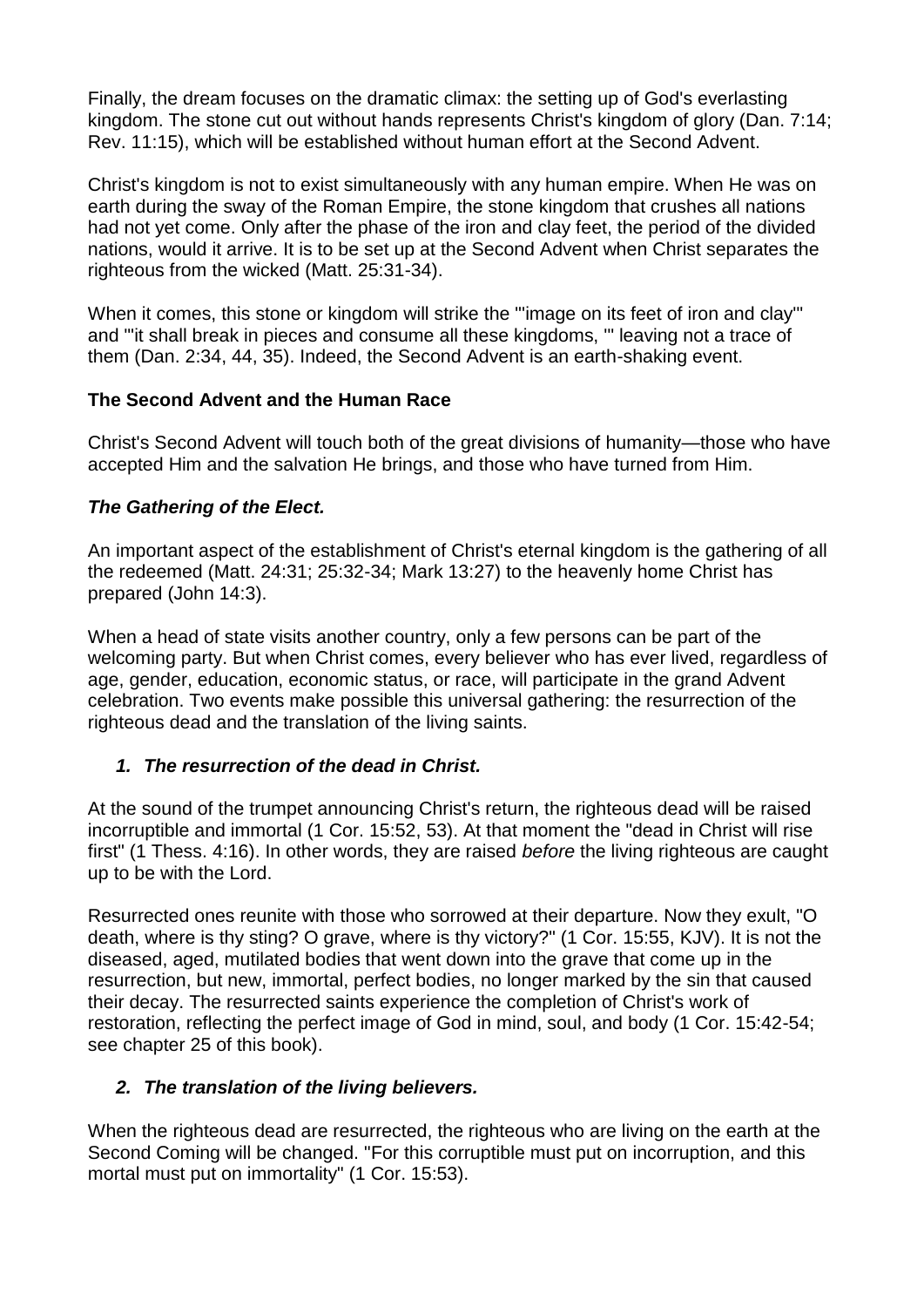At Christ's return no group of believers takes precedence over any other believers. Paul reveals that the living and transformed believers "shall be caught up together with them [the resurrected believers] in the clouds to meet the Lord in the air. And thus we shall always be with the Lord" (1 Thess. 4:17; cf. Heb. 11:39, 40). So all the believers will be present at the grand Advent gathering, both the resurrected saints of all ages and those who are alive at Christ's return.

# *The Death of the Unbelievers.*

To the saved the Second Advent is a time of joy and exhilaration, but to the lost it will be a time of devastating terror. They have resisted Christ's love and His invitations to salvation so long that they have become ensnared in deceptive delusions (see 2 Thess. 2:9-12; Rom. 1:28-32). When they see the One they have rejected coming as King of kings and Lord of lords, they know the hour of their doom has struck. Overwhelmed with terror and despair, they call upon the inanimate creation to shelter them (Rev. 6:16, 17).

At this time God will destroy Babylon, the union of all apostate religions. "'She will be utterly burned with fire'" (Rev. 18:8). The leader of this confederation—the mystery of iniquity, the lawless one—"the Lord will consume with the breath of His mouth and destroy with the brightness of His coming" (2 Thess. 2:8). The powers responsible for enforcing the mark of the beast (see chapter 12) will be cast "into the lake of fire burning with brimstone." And the rest of the wicked will be "killed with the sword which proceeded from the mouth of Him who sat on the horse"—Jesus Christ the Lord (Rev. 19:20, 21).

## **The Signs of Christ's Soon Return**

The Scriptures not only reveal the manner and object of Christ's coming, they also describe the signs that tell of the nearness of this climactic event. The first signs announcing the Second Advent took place more than 1700 years after Christ's ascension, and others have followed, contributing to the evidence that His return is very near.

#### *Signs in the Natural World.*

Christ predicted that there would "'be signs in the sun, in the moon, and in the stars'" (Luke 21:25), specifying that "'the sun will be darkened, and the moon will not give its light; the stars of heaven will fall, and the powers in heaven will be shaken. Then they will see the Son of Man coming in the clouds with great power and glory'" (Mark 13:24-26). In addition, John saw that a great earthquake would precede the signs in the heavens (Rev. 6:12). All of these signs would mark the end of the 1260 years of persecution (see chapter 12).

#### *1. The witness of the earth.*

In fulfilment of this prophecy "the largest known earthquake," occurred on November 1, 1755. Known as the Lisbon earthquake, its effects were observed in Europe, Africa, and America, covering an area of about 4 million square miles. Its destruction centered on Lisbon, Portugal, where in a matter of minutes it leveled public and residential buildings, causing scores of thousands of deaths.

While the earthquake's physical effects were large, its impact on the thought of the time was just as significant. Many living then recognized it as a prophetic sign of the end and began to give serious consideration to the judgment of God and the last days. The Lisbon earthquake gave an impetus to the study of prophecy.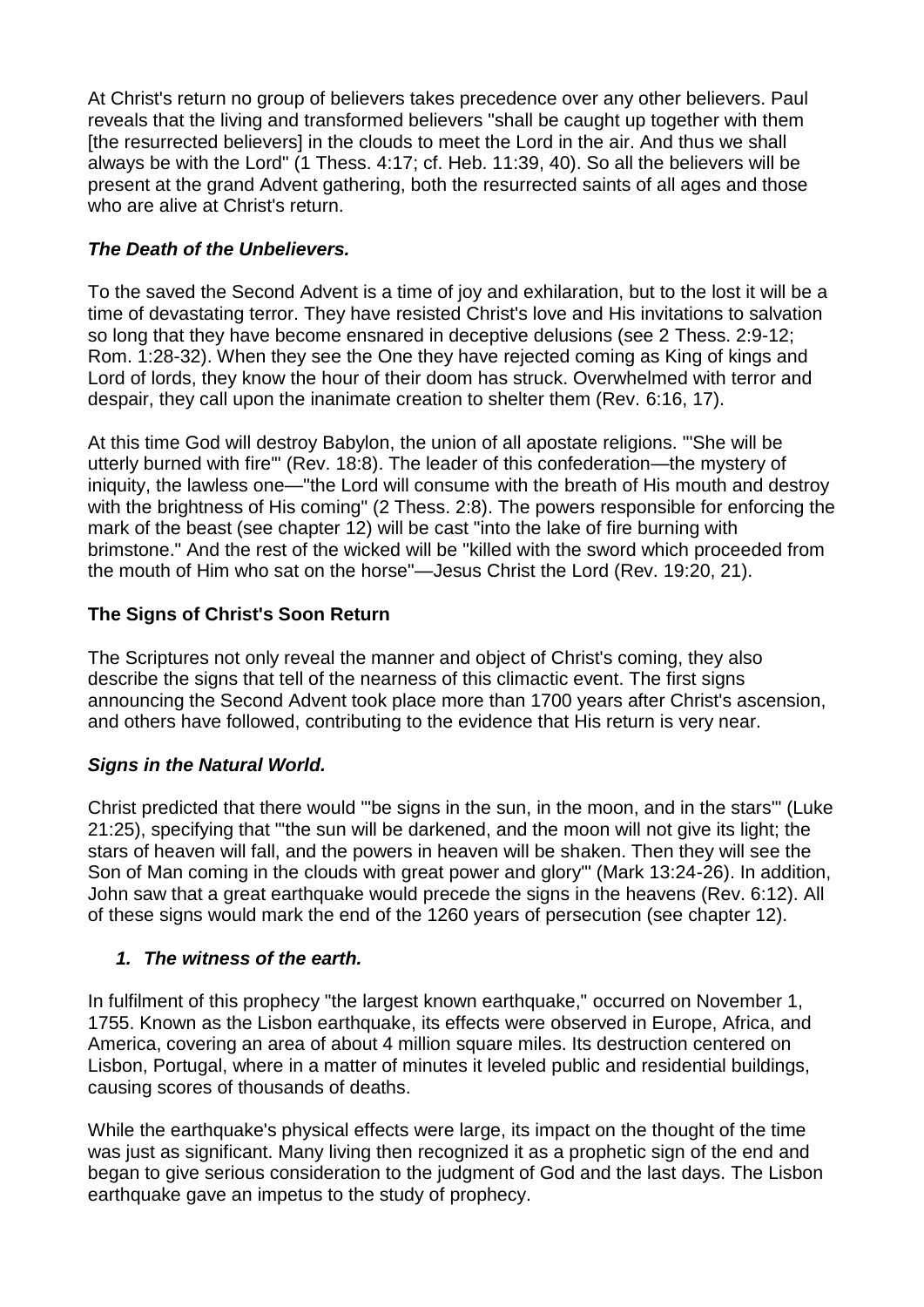## *2. The witness of the sun and moon.*

Twenty-five years later the next sign mentioned in prophecy took place—the darkening of the sun and moon. Christ had pointed out the time of the fulfilment of this sign, noting that it was to follow the great tribulation, the 1260 years of papal persecution spoken of elsewhere in Scripture (Matt. 24:29; see chapter 12 of this book). But Christ said that the tribulation that was to precede these signs would be shortened (Matt. 24:21, 22). Through the influence of the Reformation and the movements that grew out of it, the papal persecution was indeed shortened, so that by the middle of the eighteenth century it had almost wholly ceased.

In fulfillment of this prophecy, on May 19, 1780, an extraordinary darkness descended upon the northeastern part of the North American continent.

Recalling this event, Timothy Dwight, president of Yale University, said, "The 19th of May, 1780, was a remarkable day. Candles were lighted in many houses; the birds were silent and disappeared, and the fowls retired to roost. . . . A very general opinion prevailed, that the day of judgment was at hand."

Samuel Williams of Harvard reported that the darkness "approached with the clouds from the southwest 'between the hours of 10:00 and 11:00 A.M., and continued until the middle of the next night,' varying in degree and duration in different localities. In some places 'persons could not see to read common print in the open air.'"**[7](http://www.sdanet.org/atissue/books/27/27-24.htm#7)** In Samuel Tenny's opinion "the darkness of the following evening was probably as gross as ever has been observed since the Almighty fiat gave birth to light. . . . If every luminous body in the universe had been shrouded in impenetrable shades, or struck out of existence, the darkness could not have been more complete."

At 9:00 that night a full moon rose, but the darkness persisted until after midnight. When the moon became visible, it had the appearance of blood.

John the revelator had prophesied the extraordinary events of that day. After the earthquake, he wrote, the sun would become "black as sackcloth of hair, and the moon . . . like blood" (Rev. 6:12).

#### *3. The witness of the stars.*

Both Christ and John had also spoken about a falling of the stars that would indicate that Christ's coming was near (Rev. 6:13; cf. Matt. 24:29). The great meteoric shower of November 13, 1833—the most extensive display of falling stars on record—fulfilled this prophecy. It was estimated that a single observer could see an average of 60, 000 meteors per hour. It was seen from Canada to Mexico and from the mid-Atlantic to the Pacific, many Christians recognizing in it the fulfillment of the Bible prophecy.

An eyewitness said that "there was scarcely a space in the firmament which was not filled at every instant with these falling stars, nor on it, could you in general perceive any particular difference, in appearance; still at times they would shower down in groups calling to mind the 'fig tree, casting her untimely figs when shaken by a mighty wind.'"

Christ gave these signs to alert Christians to the nearness of His coming so that they might rejoice in their expectation and be fully prepared for it. "'Now when these things begin to happen, '" He said, "'look up and lift up your heads, because your redemption draws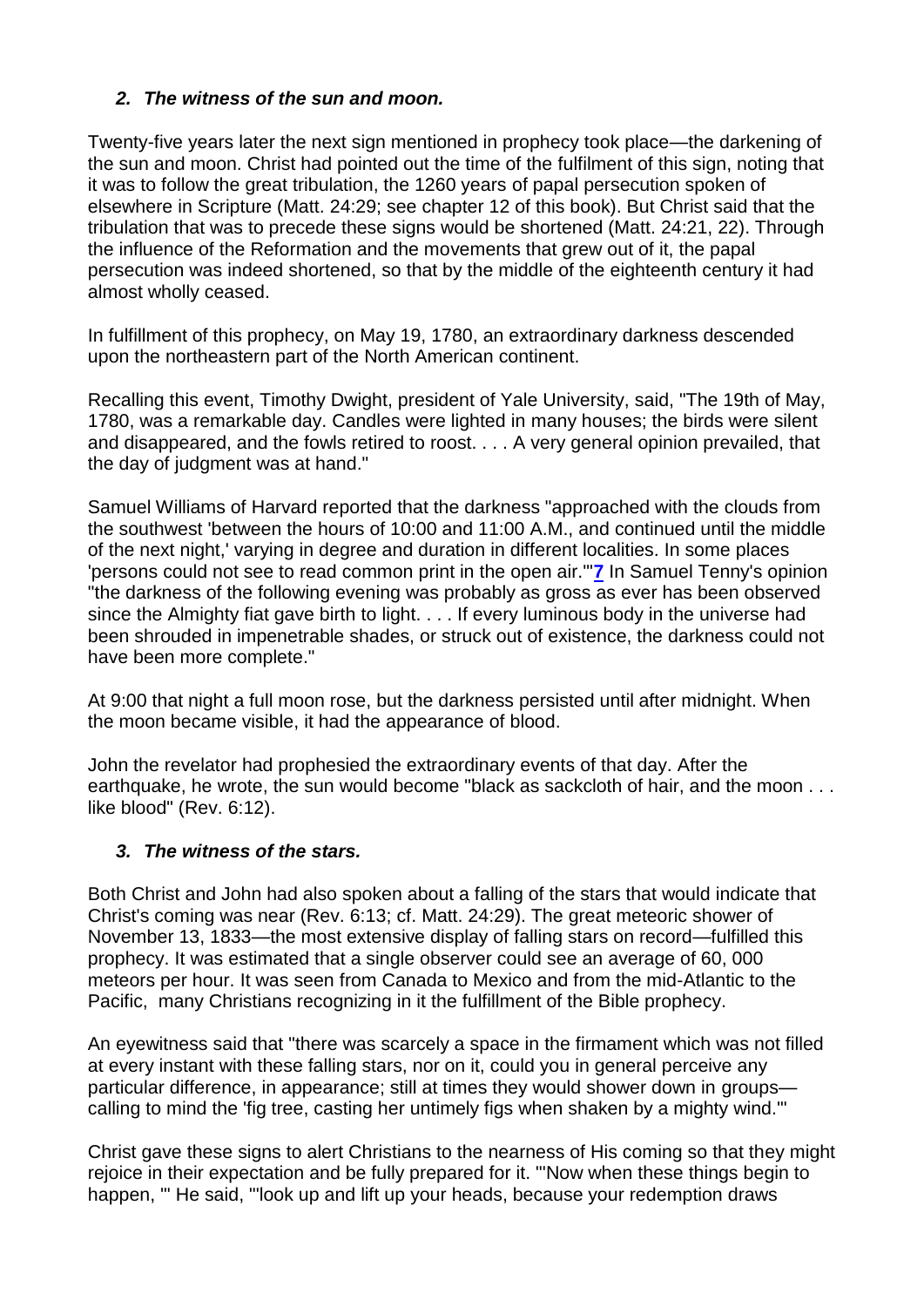near.'" He added, "'Look at the fig tree, and all the trees. When they are already budding, you see and know for yourselves that summer is now near. So you, likewise, when you see these things happening, know that the kingdom of God is near'" (Luke 21:28-31).

This unique witness of earth, sun, moon, and stars, which came in the precise sequence and at the time Christ had predicted, directed the attention of many toward the prophecies of the Second Advent.

## **Signs in the Religious World**

Scripture predicts that a number of significant signs in the religious world will mark the time just preceding Christ's return.

## *1. A great religious awakening.*

The book of Revelation reveals the rise of a great, worldwide religious movement before the Second Advent. In John's vision, an angel heralding Christ's return symbolized this movement: "I saw an angel flying in the midst of heaven having the everlasting gospel to preach to those who dwell on the earth and to every nation, tribe, tongue, and people saying with a loud voice, 'Fear God and give glory to Him, for the hour of His judgment has come; and worship Him who made heaven and earth, the sea and springs of water'" (Rev. 14:6, 7).

The message itself indicates when it is to be proclaimed. The everlasting gospel has been preached throughout all ages. But this message, emphasizing the judgment aspect of the gospel, could only be proclaimed in the time of the end, for it warns that the "hour of His judgment has come." The book of Daniel informs us that in the time of the end its prophecies would be unsealed (Dan. 12:4). At that time people would understand its mysteries. The unsealing took place as the 1260-year period of papal dominance came to its end with the captivity of the pope in 1798. The combination of the exile of the pope and the signs in the natural world led many Christians to study the prophecies about the events leading to the Second Advent, which resulted in a new depth of understanding of these prophecies.

This focus on the Second Advent also brought about a worldwide revival of the Advent hope. As the Reformation sprang up independently in various countries throughout the Christian world, so did the Advent movement. The worldwide nature of this movement is one of the clearest signs that Christ's return is drawing near. As John the Baptist prepared the way for Christ's first advent, so the Advent movement is preparing the way for His second advent—proclaiming the message of Revelation 14;6-12, God's final call to get ready for the glorious return of the Saviour (see chapters 12 and 23 of this book).

#### *2. Preaching of the Gospel.*

God "'has appointed a day on which He will judge the world in righteousness'" (Acts 17:31). In warning us of that day, Christ did not say that it would come when all the world is converted, but that the "'gospel of the kingdom will be preached in all the world as a witness to all the nations, and then the end will come'" (Matt. 24:14). Thus Peter encourages believers to be "looking for and hastening the coming of the day of God" (2 Peter 3:12).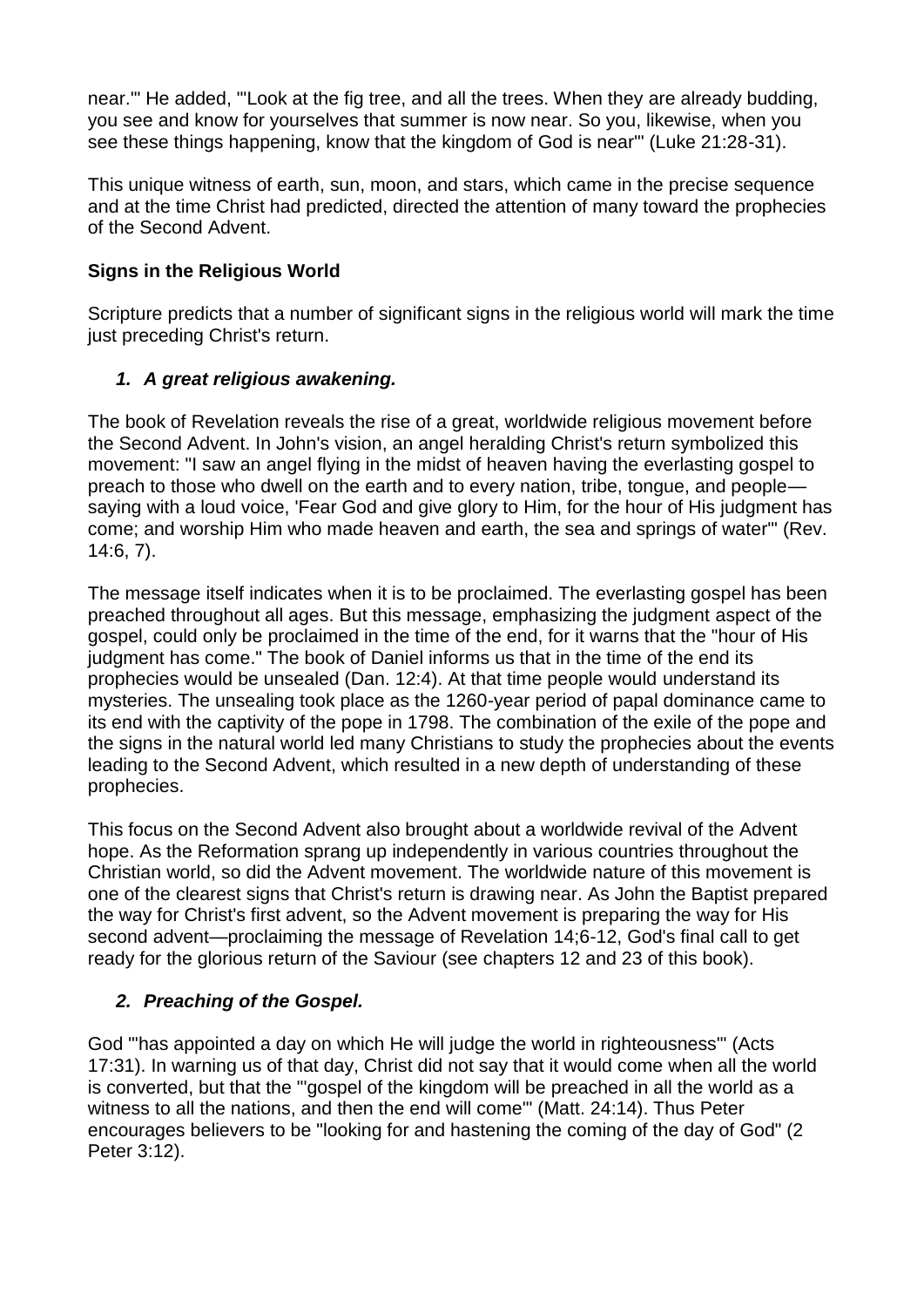Statistics on the translation and distribution of the Bible in this century reveal the growth of the gospel witness. In 1900, the Bible was available in 537 languages. By 1980, it had been translated, in full or in part, into 1, 811 languages, representing nearly 96 percent of the world population. Similarly, the annual distribution of the Scriptures has risen from 5.4 million Bibles in 1900 to 36.8 million Bibles and nearly half a billion Bible portions by 1980.

In addition, Christianity now has at its disposal an unprecedented variety of resources for use in its mission: service agencies, educational and medical institutions, national and foreign workers, radio and television broadcasting, and impressive financial means. Today, powerful shortwave radio stations can beam the gospel to practically every country around the globe. Used under the guidance of the Holy Spirit, these unparalleled resources make realistic the goal of evangelizing the world in our time.

Seventh-day Adventists, with a membership that represents about 700 languages and 1, 000 dialects, are proclaiming the gospel in 190 countries. Almost 90 percent of these members live outside of North America. Believing that medical and educational work play essential roles in fulfilling the gospel commission, we operate nearly 600 hospitals, nursing homes, clinics and dispensaries, 19 medical launches, 27 health food factories, 86 colleges and universities, 834 secondary schools, 4, 166 elementary schools, 125 Bible correspondence schools, and 33 language institutes. Our 51 publishing houses produce literature in 190 languages and our shortwave radio stations broadcast to approximately 75 percent of the world population. The Holy Spirit has abundantly blessed our mission thrust.

## *3. Religious Decline.*

The widespread proclamation of the gospel does not necessarily mean a massive growth in genuine Christianity. Instead, the Scriptures predict a decline of true spirituality toward the end of time. Paul said that "in the last days perilous times will come: for men will be lovers of themselves, lovers of money, boasters, proud, blasphemers, disobedient to parents, unthankful, unholy, unloving, unforgiving, slanderers, without self-control, brutal, despisers of good, traitors, headstrong, haughty, lovers of pleasure rather than lovers of God, having a form of godliness but denying its power" (2 Tim. 3:1-5).

So today, love of self, material things, and the world has supplanted the Spirit of Christ in many hearts. People no longer allow God's principles and His laws to direct their lives; lawlessness has taken over. "'And because lawlessness will abound, the love of many will grow cold'" (Matt. 24:12).

# *4. A Resurgence of the Papacy.*

According to Biblical prophecy, at the end of the 1260 years the papacy would receive "a deadly wound" but it would not die (see chapter 12 of this book). Scripture reveals that this deadly wound would heal. The papacy would experience a great renewal of influence and respect—"all the world marveled and followed the beast" (Rev. 13:3). Already today many view the pope as the moral leader of the world.

To a large extent, the papacy's rising influence has come as Christians have substituted traditions, human standards, and science for the authority of the Bible. In doing so, they have become vulnerable to "the lawless one," who works "with all power, signs, and lying wonders" (2 Thess. 2:9).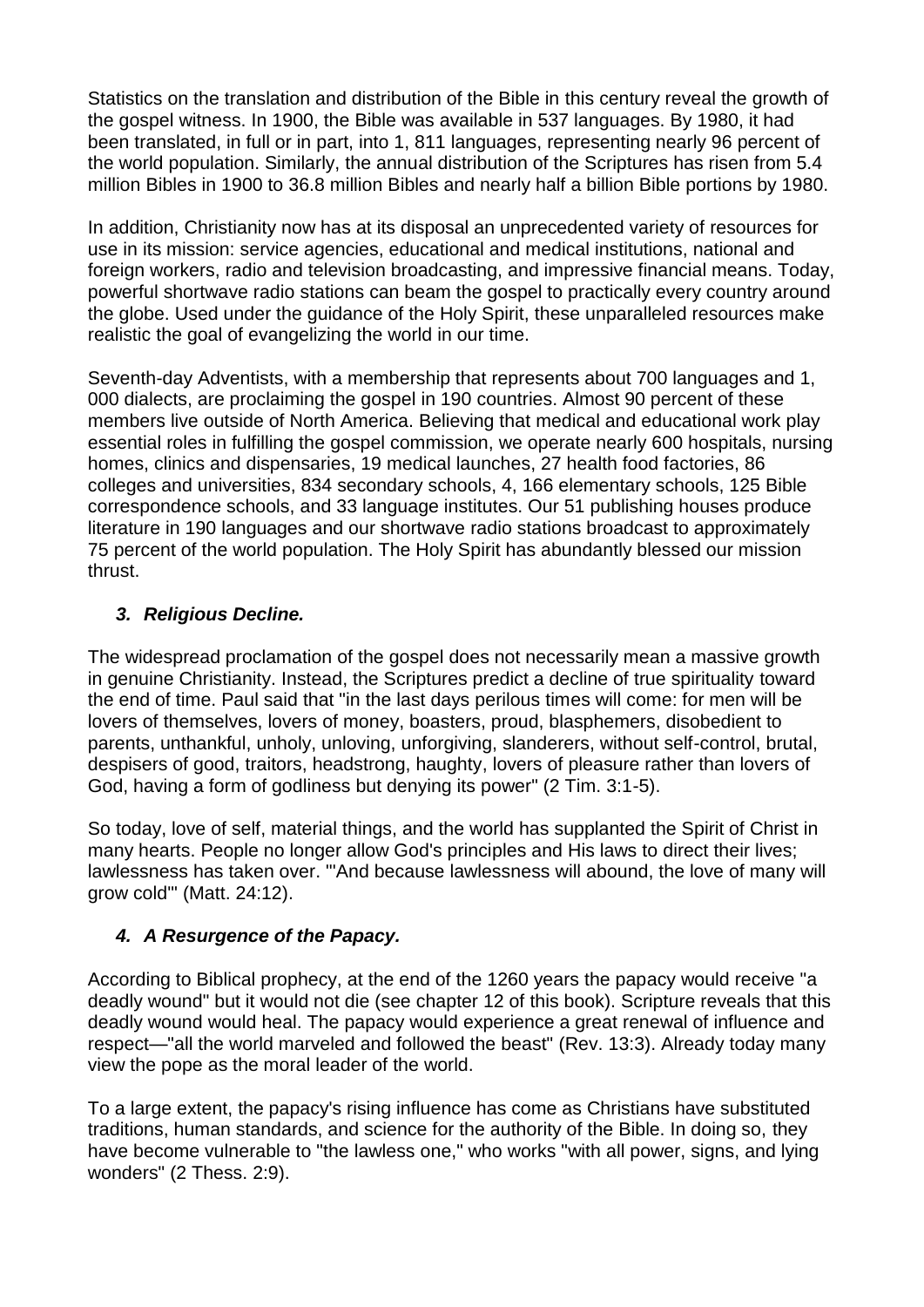Satan and his instruments will bring about a confederation of evil, symbolized by the unholy trinity of the dragon, the beast, and the false prophet, that will deceive the world (Rev. 16:13, 14; cf. 13:13, 14). Only those whose guide is the Bible and who "keep the commandments of God and the faith of Jesus" (Rev. 14:12) can successfully resist the overwhelming deception this confederation brings.

# *5. Decline of Religious Freedom.*

The revival of the papacy will affect Christianity dramatically. The religious liberty obtained at great cost, guaranteed by the separation between church and state, will erode and finally be abolished. With the support of powerful civil governments, this apostate power will attempt to force its form of worship on all people. Everyone will have to choose between loyalty to God and His commandments and loyalty to the beast and his image (Rev. 14:6-12).

The pressure to conform will include economic coercion: "No one may buy or sell except one who has the mark or the name of the beast, or the number of his name" (Rev. 13:17). Eventually those who refuse to go along will face a death penalty (Rev. 13:15). During this final time of trouble God will intervene for His people and deliver everyone whose name is written in the book of life (Dan. 12:1; cf. Rev. 3:5; 20:15).

#### *Increase of Wickedness.*

The spiritual decline within Christianity and the revival of the man of lawlessness have led to a growing neglect of God's law in the church and in the lives of believers. Many have come to believe that Christ has abolished the law and that Christians are no longer obliged to observe it. This disregard of God's law has led to an increase in crime and immoral behavior.

#### *1. Surge in World Crime.*

The disrespect for God's law current within much of Christianity has contributed to modern society's contempt for law and order. Throughout the world, crime is skyrocketing out of control. A report filed by correspondents from several world capitals stated: "Just as in the United States, crime is on the rise in almost every country around the world." "From London to Moscow to Johannesburg, crime is fast becoming a major menace that is changing the way in which many people live."

#### *2. Sexual Revolution.*

Disregard for God's law has also broken down the restraints of modesty and purity, resulting in a surge of immorality. Today sex is idolized and marketed through films, television, video, songs, magazines, and advertisements.

The sexual revolution has resulted in the shocking rise of the rate of divorce, aberrations like "open marriage" or mate swapping, the sexual abuse of children, an appalling number of abortions, widespread homosexuality and lesbianism, an epidemic of venereal diseases, and the recently surfaced AIDS (acquired immune deficiency syndrome).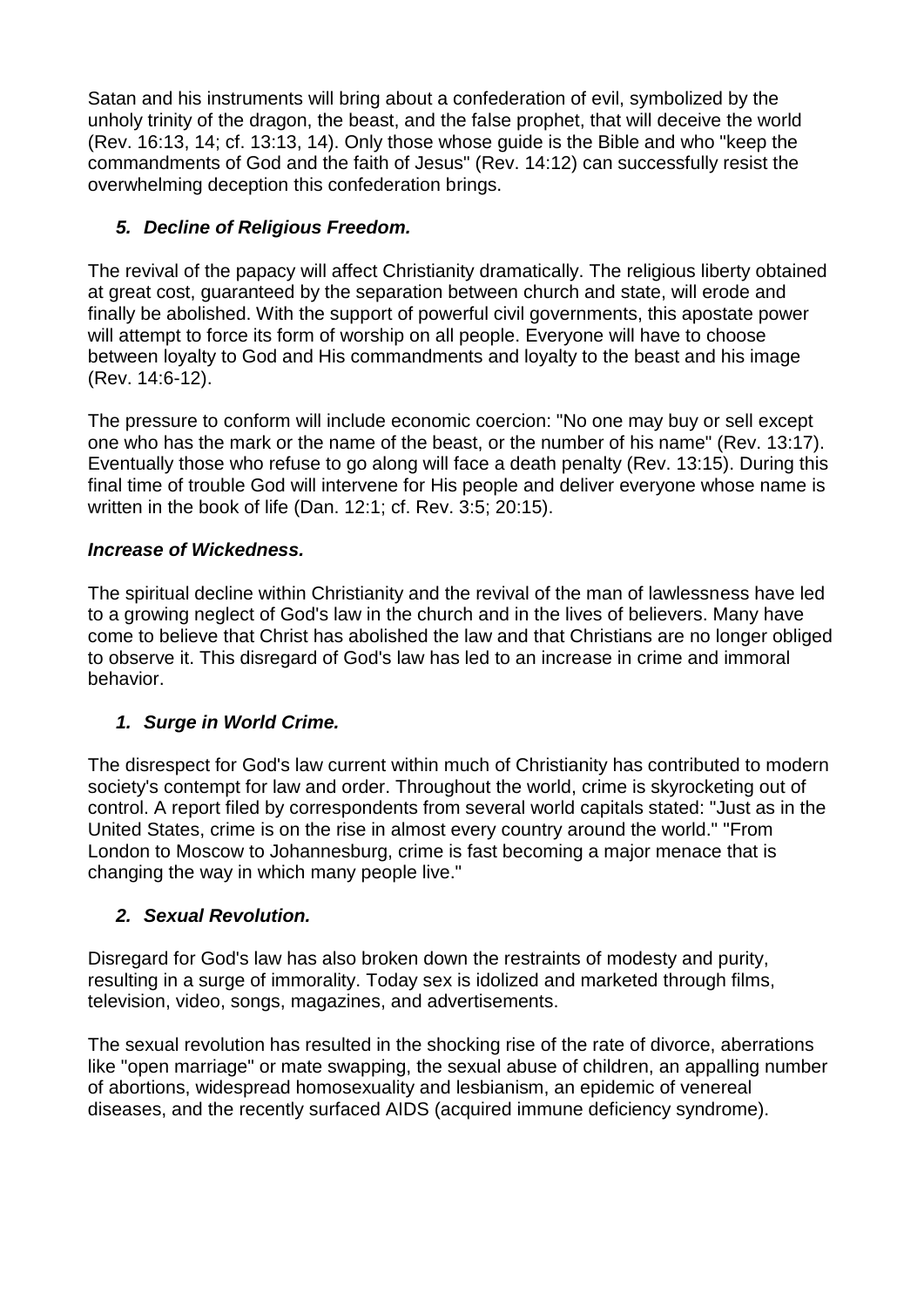#### *Wars and Calamities.*

Before His return, Jesus said, "'Nation will rise against nation, and kingdom against kingdom. And there will be great earthquakes in various places, and famines and pestilences; and there will be fearful sights and great signs from heaven'" (Luke 21:10, 11; cf. Mark 13:7, 8; Matt. 24:7). As the end draws near and the conflict between the satanic and divine forces intensifies, these calamities will also intensify in severity and frequency, and find an unprecedented fulfillment in our time.

#### *1. Wars.*

Although wars have plagued humanity throughout history, never before have they been so global and so destructive. World War I and II caused more casualties and suffering than all previous wars combined.

Many see the prospect of another worldwide conflict. World War II did not eradicate war. Since it ended, there have been some "140 conflicts fought with conventional weapons, in which up to ten million people have died." The threat of an all-out thermonuclear war hangs over our world like the sword of Damocles.

#### *2. Natural disasters.*

Disasters appear to have increased significantly in recent years. Recent cataclysms of earth and weather, coming one on top of another, have caused some to wonder whether nature has gone berserk—and if the world is experiencing profound changes in climate and structure that will intensify in the future.

#### *3. Famines.*

Famines have occurred many times in the past, but they have not occurred on the scale with which they have in this century. Never before has the world had millions of people suffering from either starvation or malnutrition. The prospects for the future are hardly brighter. The unprecedented extent of starvation clearly signals that Christ's return is imminent.

#### **Be Ready at All Times**

The Bible repeatedly assures us that Jesus will return. But will He come a year from now? Five years? Ten years? Twenty years? No one knows for sure. Jesus Himself declared, "'Of that day and hour no one knows, no, not even the angels of heaven, but My Father only'" (Matt. 24:36).

At the end of His earthly ministry Christ told the parable of the ten virgins to illustrate the experience of the church of the last days. The two classes of virgins represent the two kinds of believers who profess to be waiting for their Lord. They are called virgins because they profess a pure faith. Their lamps represent the Word of God, the oil symbolizes the Holy Spirit.

Superficially, these two groups appear alike; both go out to meet the Bridegroom, both have oil in their lamps, and their behavior doesn't seem to differ. They have all heard the message of Christ's soon coming and are looking forward to it. But then comes an apparent delay—their faith is to be tested.